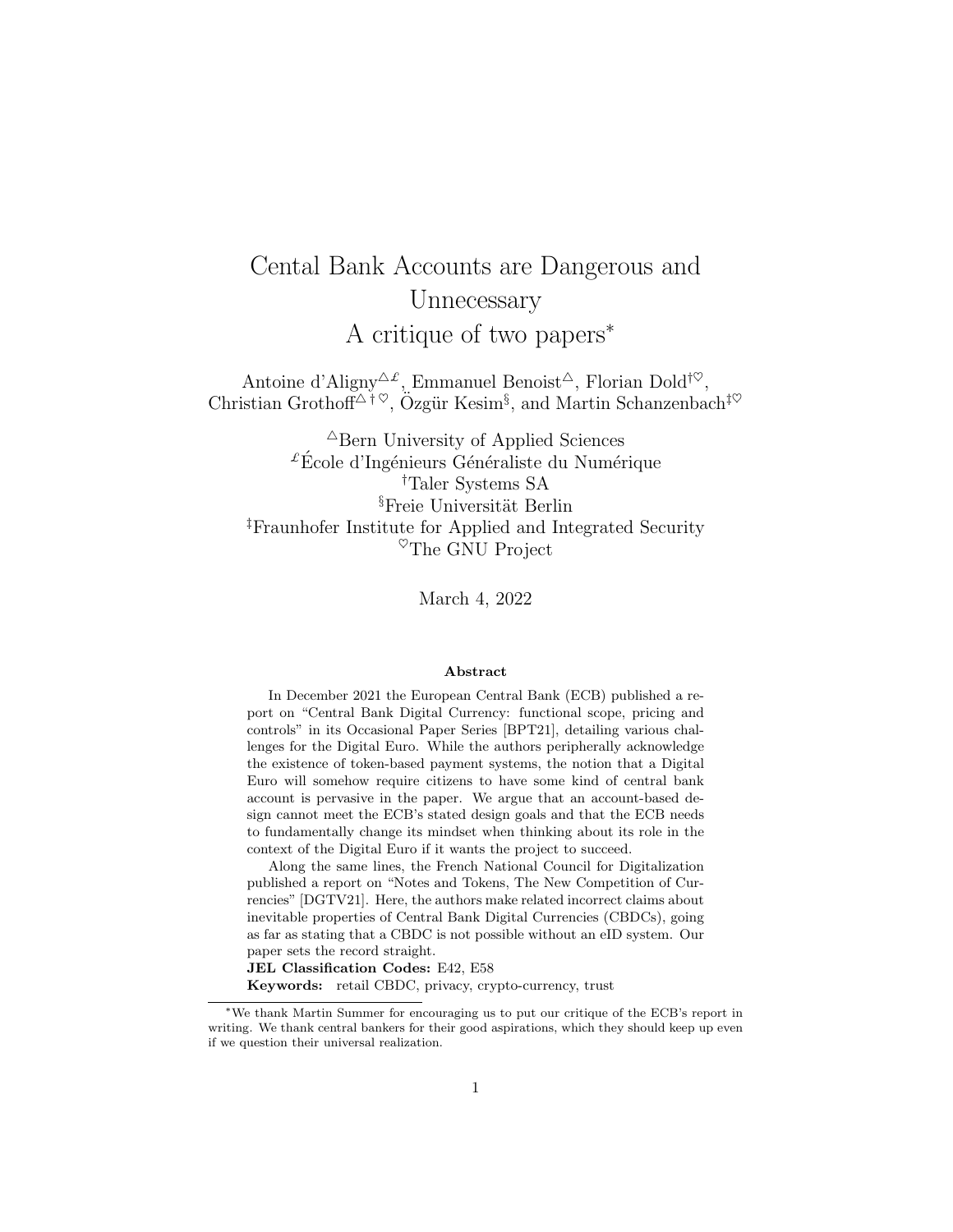### 1 Introduction

This article presents our comments regarding two papers that have been written by the European Central Bank (ECB) [BPT21] and the French National Council for Digitalization<sup>1</sup> (CNNum) [DGTV21]. As the French report is using some rather unclear definitions of currency and cryptocurrency, we will begin with a brief introduction of terms and technologies.

We will then explain why the ECB should not be the only guardian of the privacy of the European citizen and why coupling of a Central Bank Digital Currency (CBDC) with an identity system is a bad idea. We address a question raised in the ECB's report on the risks of a retail CBDCs promoting disintermediation to a degree that might threaten traditional banks.

The second part of this paper proposes a set of design principles that any retail CBDC must integrate. We then argue that a retail CBDC based on GNU Taler would not only satisfy these principles, but also could provide an added value over existing commercial solutions for a retail CBDC. Finally, we explain how tokenization can help to build an eGold payment system or a system allowing micropayments in Bitcoins and Ethereum.

# 2 Currency, crypto-currency and payment systems

Currency is "something that is used as a medium of exchange; money."[Cur]. From the French dictionary, currency (i.e. la monnaie) is an "Instrument of measurement and conservation of value, legal means of exchanging goods"<sup>2</sup> , or "Unit of value accepted and used in a country, a group of countries."<sup>3</sup> [Mon] The main desired properties of a currency are therefore: conservation of value and availability for exchange.

For more than a hundred years, most currencies were issued by central banks. Over the last decade a large number of new crypto-currencies have appeared, and these currencies are not tied to any central bank. The first and best known of them is Bitcoin [Nak08]. The various cryptocurrencies are very heterogeneous and based on different principles. Some use accounts with balances with a blockchain used to establish a consensus on the account balances (Bitcoin was the first currency to use it), while others allow the transfer of fungible tokens that are disassociated from any transaction history (Zcash [HBHW16]). Among those using a blockchain, some use proof of work (Bitcoin, Ethereum), others use proof of stake (Ethereum, expected in Q2 2022 [mer22, Nel21]) or most recently proof of wasted human lifetime (Play to Earn [But21]). Some are rather transparent (Bitcoin, Ethereum), while others allow private transactions (Monero [Noe15]).

 $1$ Conseil national du numérique

 $2$ Instrument de mesure et de conservation de la valeur, moyen légal d'échange des biens.

 $^3 \rm{Unit\'e}$  de valeur admise et utilisée dans un pays, un ensemble de pays.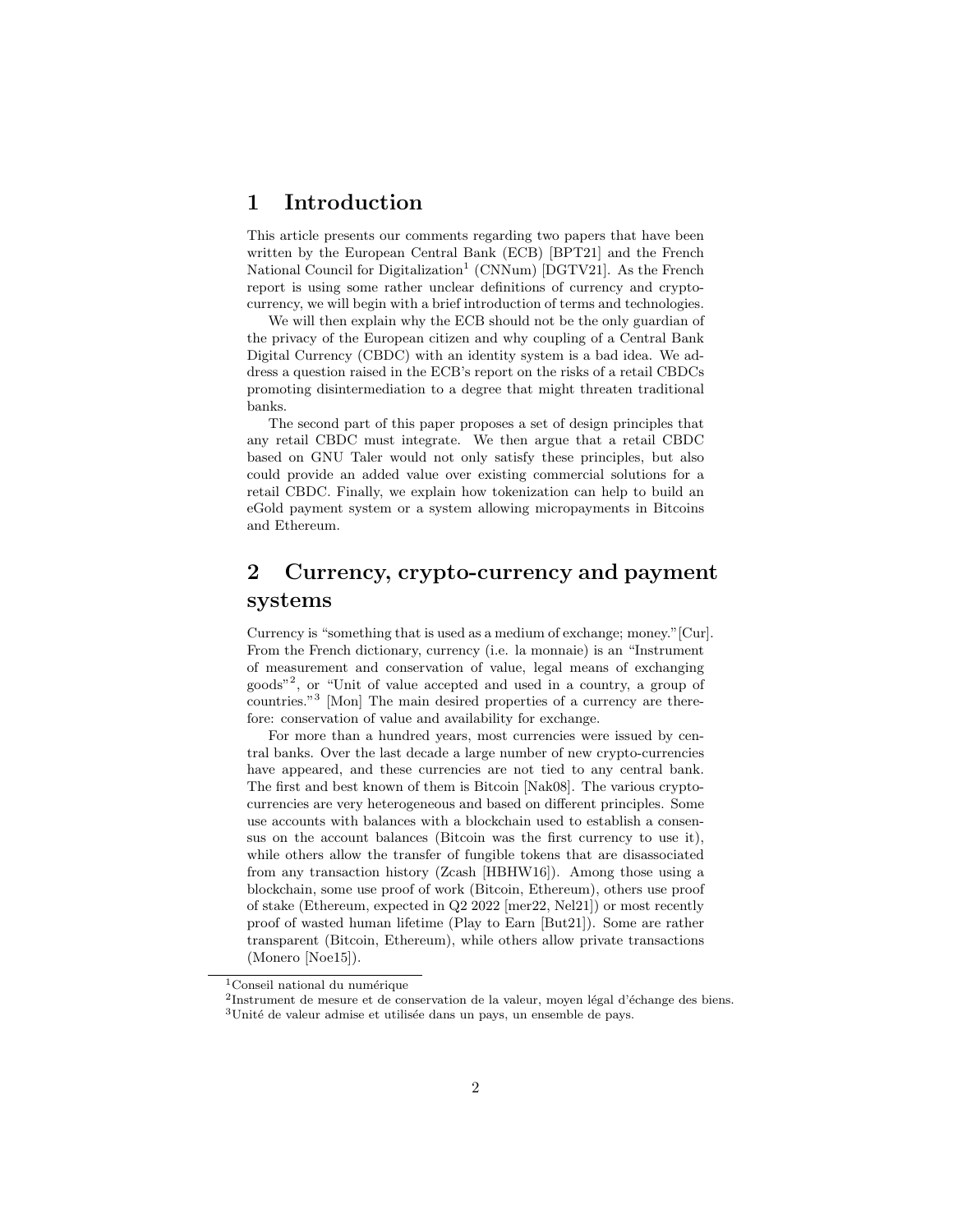Crypto-currencies do not have a central bank controlling the rules governing the currency. Instead, software developers program rules into algorithms. New rules are adopted if they find the consensus of the "miners" (for crypto-currencies using proof of work) or "stakeholders" (for crypto-currencies using proof of stake). In general, the rules are written to produce some artificial scarcity of the currency minted according to the rules, so as to convince hoarders of the value of their limited-edition bitstrings. A key design challenge is thus to provide ample rewards to "miners" and "stakeholders" that facilitate transactions while maintaining a limited supply.

Crypto-currencies are beginning to gain functionalities through the addition of payment systems on top of these basic currency mechanisms. In general, any payment system enables participants to make financial transactions, but does not in itself establish a new currency. Compared to the transaction mechanisms offered by the underlying currency, payment systems can provide credit, make transactions faster, cheaper, more private or more usable. Payment systems may require their users to trust payment system providers, as these intermediaries may introduce new failure modes into the system. As a result, payment service providers are generally regulated entities, at least when they deal with traditional fiat currencies. Examples for payment systems used with crypto-currencies include the various proprietary crypto-trading platforms as well as distributed layer-2 solutions like the Lightning network [LPS<sup>+</sup>20].

There are two types of CBDCs, retail CBDCs and wholesale CBDCs. Wholesale CBDC is expected to be primarily used to trade between banks and between the central bank and banks. An example of wholesale CBDC can be found in the description of the project Helvetia of the Swiss National Bank  $[BIS20]$ <sup>4</sup>. In contrast, a retail CBDC is intended to be used by citizens and businesses in their daily lives for their ordinary expenses, basically providing a form of digital cash that is, like physical cash, a liability of the central bank. This paper is about retail CBDCs. Our discussion will assume that the currency for the CBDC already exists, and thus focus on the requirements for the payment system that facilitates ordinary people to make digital transactions with such a currency.

# 3 Central Banks cannot be the Guardian of Privacy

The ECB's report starts with a public interest-oriented self-image of central banks. For example, the authors claim that "central banks operate in the interest of society, setting goals in the public interest rather than private interest" and "as public and independent institutions, central banks have no interest in monetising users' payment data. They would only process such data to the extent necessary for performing their functions and in full compliance with public interest objectives and legislation." While this is a laudable aspiration, it is a false statement: The Bank of Greece,

<sup>4</sup>We note that the French report confuses project Helvetia (which implements a wholesale CBDC) with an entirely different proposal [CGM21a] for a retail CBDC.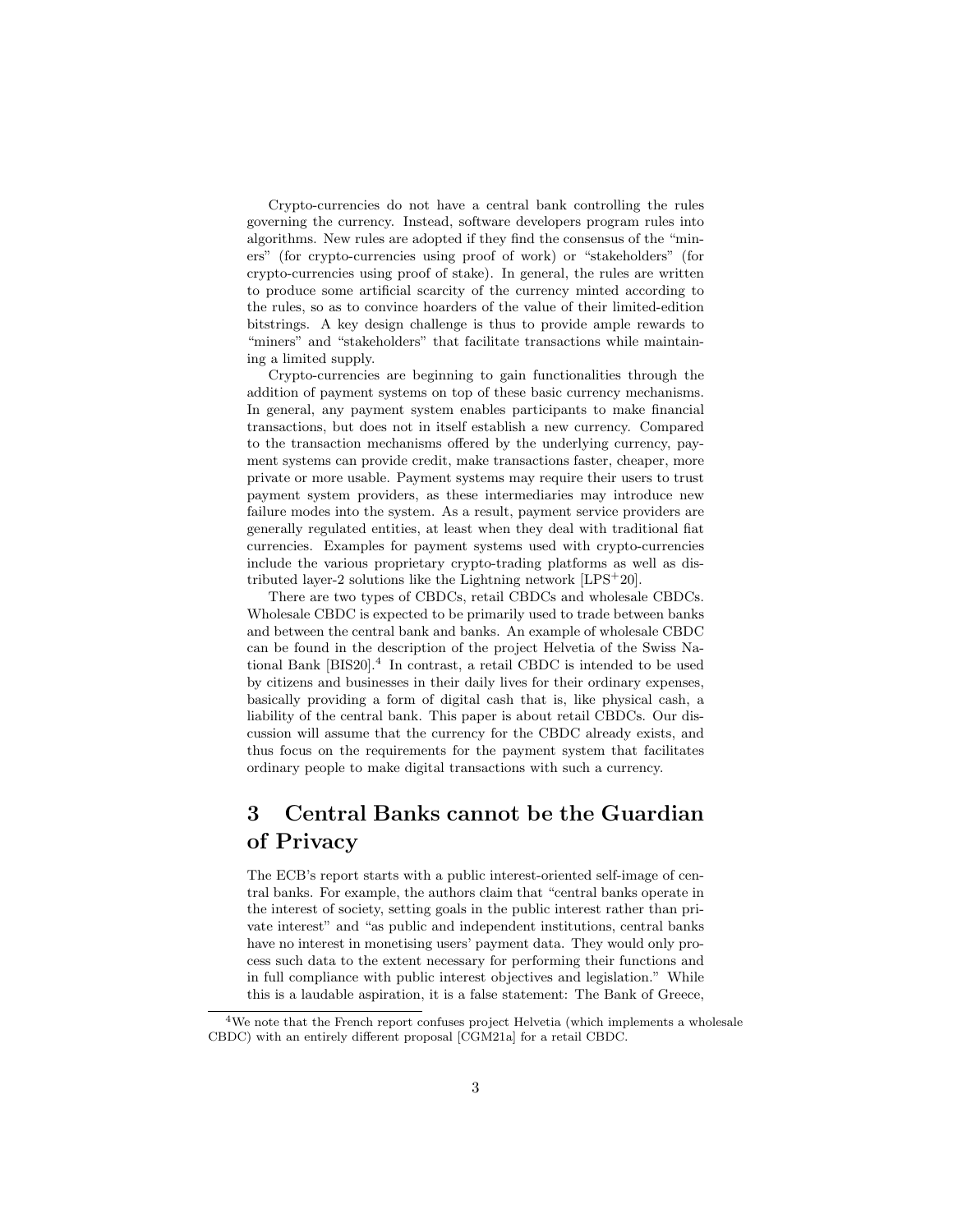one of the central banks of the Eurosystem, is dominantly privately held and listed on the Athen's stock exchange [oG16]. Similar constructions with privately owned central banks exist outside of the Eurozone, for example with the Swiss National Bank [Ban20]. That all central banks are independent and operate in the public interest is sometimes questioned in the popular press [Tec20]. With counter-examples inside the European System of Central Banks (ECBS) itself and within Europe, it is clear one needs to be careful to avoid confusing the idealistic view of central banks as politically neutral and public-minded institutions with reality. To build secure systems, it is best to assume that all parties, including the system's designers, implementors and main operators themselves, could be malicious.

Central banks thus need to take a different mindset, and idally picture themeselves as malicious actors when working on the design of a CBDC. Only this way, they will avoid designs which would entrust them with information and decisions that they must not be entrusted with. For example, the ECB's report currently suggests that the ECB "may also prefer the (...) the ability to control the privacy of payments data". This is a fundamental misconception of the notion of privacy. Citizens will only have privacy with a Digital Euro if they themselves have control over their payment data. Privacy and the human right of informational self-determination requires that each (legally capable) citizen is in control of their personal data. A central bank asserting the "ability to control the privacy" is thus an oxymoron: once anyone else has control, citizens have no privacy. Public institutions that act in the public interest must acknowledge this to not patronize their sovereign: the citizens.

The French report [DGTV21] correctly states that a Digital Euro based on accounts poses "democratic risks"<sup>5</sup> and could allow "state surveillance of all transactions of every individual"<sup>6</sup>. Subsequently the wording of the French report is misleading, as it turns the possibility of privacy-invasive monitoring into a mandatory feature of any CBDC, which is demonstrably false: There are many digital currencies and payment systems that do not allow comprehensive surveillance [SALY17, Dol19]. Thus, it is wrong for the authors of the French report to take a possible design choice of an account-based system as a necessity, for example when they write that "the centralization and data tracking of CBDC projects leads to a loss of privacy that coupled with the programmability of the currency can have serious consequences."<sup>7</sup> Using the indicative here is a serious mistake, as it is understood that any CBDC design would necessarily lead to a loss of privacy, when this is false.

Furthermore, the use of the term "surveillance" in the French report actually understates the negative impact of an account-based CBDC, as with an account-based CBDC the central bank would likely also be in a position to prevent individuals from spending money and to manipulate their balances, thereby gaining comprehensive power over the economic

 $5$ risques démocratiques

 $^6$ surveillance de toutes les transactions de chaque individu par l'État

 $7$ Toutefois, la centralisation et la traçabilité des données des projets de monnaie numérique de banque centrale conduit à une perte de vie privée qui, associée à la programmabilité de la monnaie, peut avoir de lourdes conséquences.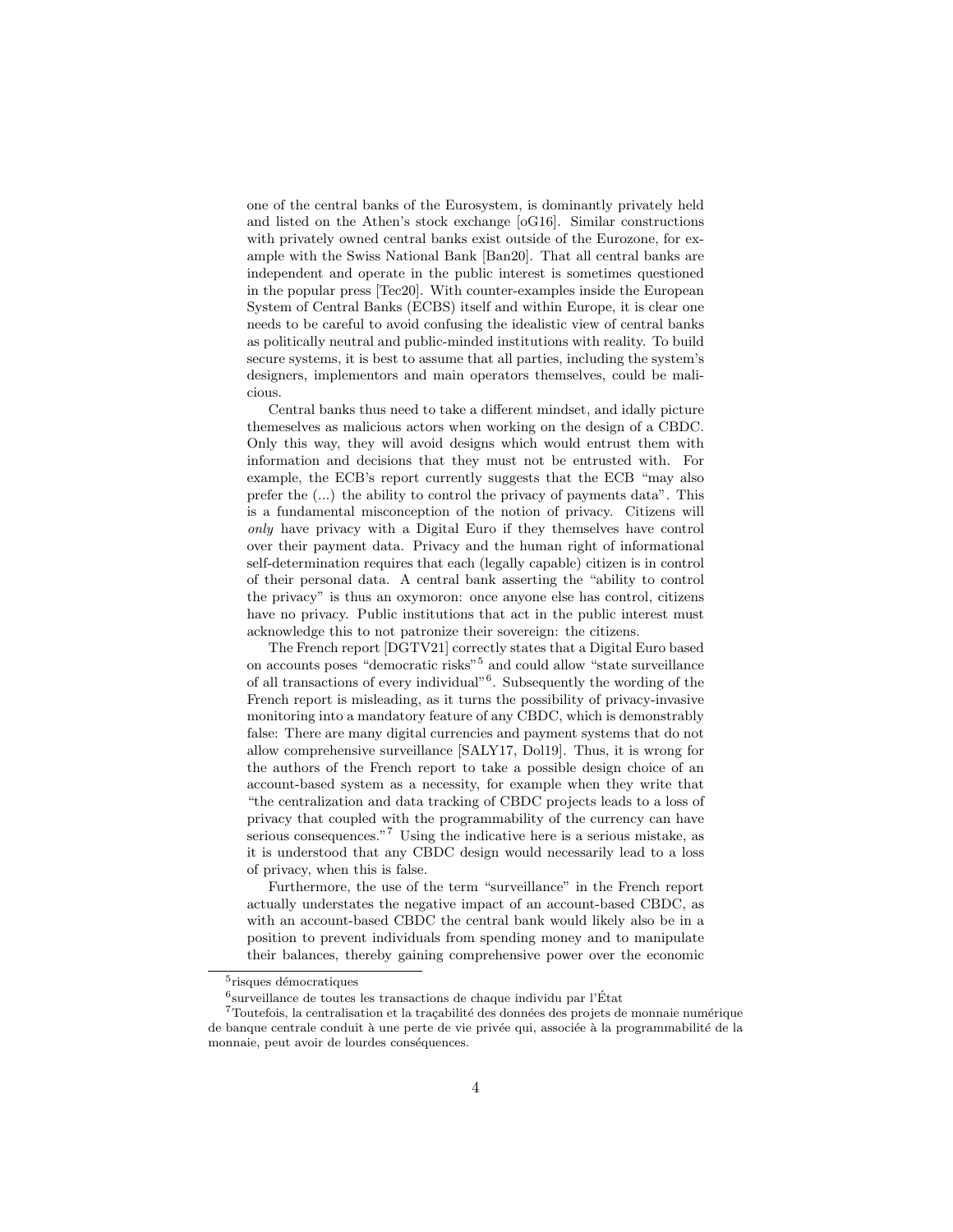activities of individuals going far beyond mere analytical capabilities. The use of permissioned blockchains does not inherently prevent such manipulations as long as the participating operators are colluding. Thus, if European democratic ideals and personal freedoms are to prevail, we clearly cannot ignore this danger and must reestablish the principles of personal responsibility, personal independence and subsidiarity in the design processes for critical infrastructure created by European institutions.

Since this conjecture is taken as fact while counterexamples exists, the conclusion of the first part of the French report follows a logical fallacy. The authors assert that "the new properties of CBDC raise political questions" $8$ <sup>8</sup> which implies that the deployment of a CBDC would be impossible in the current state. But adaptations of central bank missions to include "absolute control over the rules and regulations of the use" of money via the issuance of a CBDC (as envisioned by Agustin Carstens of the Bank of International Settlement<sup>9</sup>) are dangerous if the central bank can choose to void privacy assurances. Carsten's reasons include that the central bank should have the ability to know about every payment. As he states that the central bank would be able to strictly enforce its rules and regulations, this implies the bank could arbitrarily block payments by private citizens. The repressive potential of a government with such a capability is so large that it must be firmly rejected.

### 4 Harmful coupling with identity

The risk is not theoretical. The Emergencies Act of February 2022 granted the Canadian executive the right to freeze bank accounts without judicial oversight. The Canadian minister of justice David Lametti promptly used this to threaten people on CTV News with extrajudicial asset freezes if they were making significant financial contributions to a political cause he strongly disagrees with.<sup>10</sup> If this is possible in Canada today, we do not want to imagine what might happen in less established democracies if an account-based CBDC were to largely displace cash.

Consequently, the question should be if central banks should limit CBDC issuance within the scope of their current mission instead of modifying their rulebooks. Wisely, the US Federal Reserve is currently barred from maintaining digital account balances for individuals [Boa22]. We consider this law wise, as we argue that tightly coupling payments with identity is harmful. While the law prevents the Federal Reserve's from issuing an account-based retail CBDC, it does not seem to prevent the Federal Reserve from issuing a token-based privacy-respecting CBDC. This is crucial, as the technology behind token-based privacy-respecting CBDCs would fundamentally not support the kind of asset freezes enabled by the Canadian Emergencies Act.

 $8$  "Dans un contexte où les nombreux projets d'émettre des monnaies numériques viennent étendre le rôle des banques centrales se pose la question des enjeux démocratiques et politiques de ces nouveaux attributs."

<sup>&</sup>lt;sup>9</sup>See speech given on October 19th 2020 on "Cross-Border Payment – A vision for the future'

<sup>10</sup>https://www.youtube.com/watch?v=xoTCxWSQW30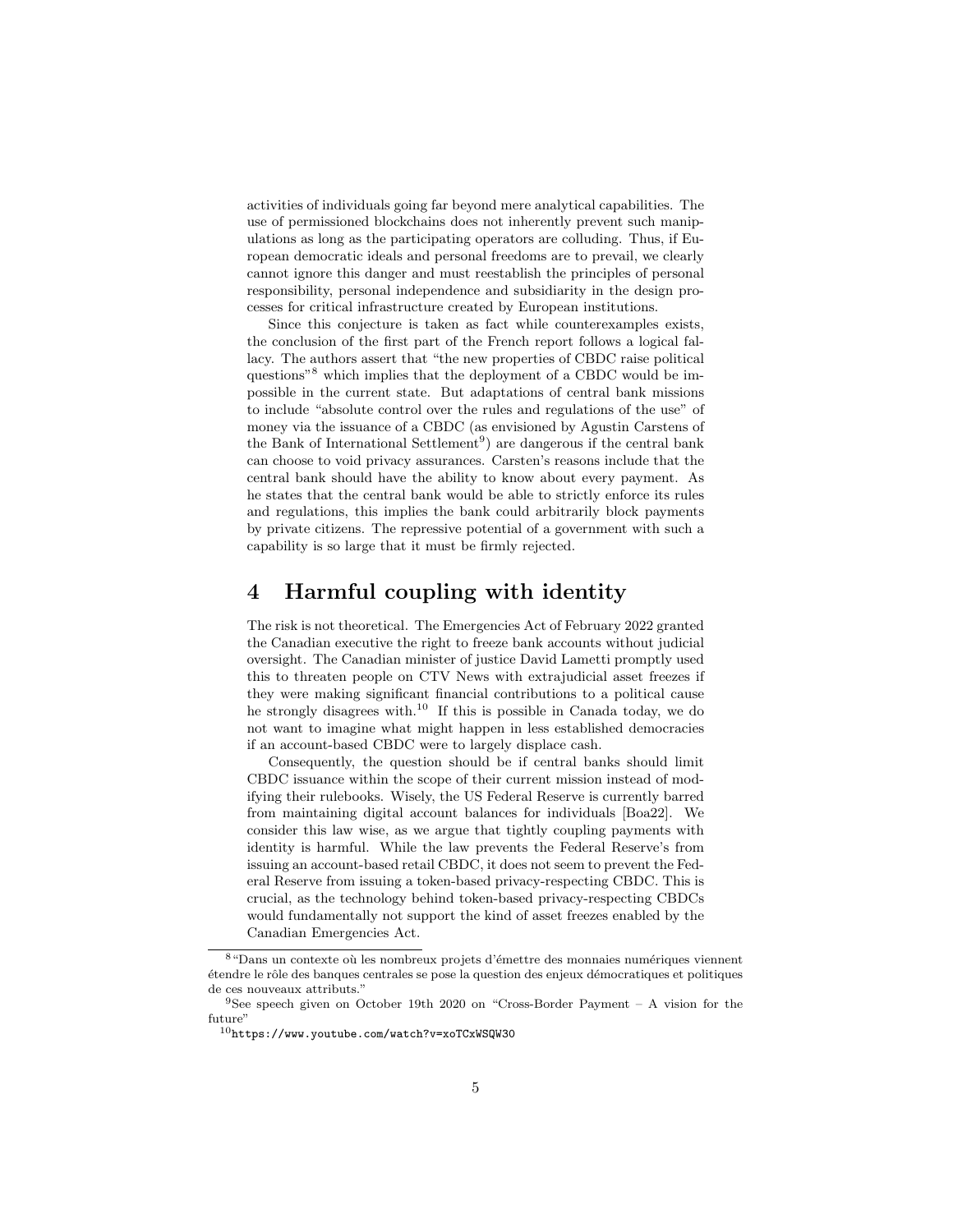In contrast, ECB report suggests that "combining use of digital identity and CBDC" might be beneficial. The same idea is echoed in the French report which quotes an unpublished report from Catenae (2020) to say that "it is difficult to envisage the creation of a retail CBDC, and more specifically a Digital Euro without first creating a reliable, secure digital identity offering the necessary guarantees"<sup>11</sup>. From a technical perspective, the statement is hard to defend since current cryptocurrencies work perfectly well without depending on a "trusted digital identity".

From a regulatory perspective, it is understood that institutions working with a Digital Euro will at times be legally required to establish the identity of actors. However, when a Digital Euro needs a digital identity for some of the actors in the digital currency production chain, one can use existing Know-Your-Customer (KYC) processes of commercial banks or use certificates based on the already widely used X.509 standard, which are both already in common use on the Internet.<sup>12</sup> While we can imagine a world in which a new "trusted digital identity" exists, and develop new protocols for this world, this is by no means a prerequisite to any work on a Digital Euro. Waiting for the creation of a new trusted digital identity at the European level before creating a CBDC may be equivalent to postponing the decision indefinitely, and the necessity of first deploying a new electronic identity scheme is not shown by the authors.

What neither report appreciates is that combining payments with such a digital identity system would create a serious liability. Even if central banks were neutral custodians of citizens' privacy (see Section 3), the problem is the data itself. As Bruce Schneier has concisely argued already in 2016: "Data is a toxic asset. We need to start thinking about it as such, and treat it as we would any other source of toxicity. To do anything else is to risk our security and privacy." [Sch16] Despite this well-established insight, the ECB report is insinuating to link identities with payments which consequently and inevitably produces highly sensitive<sup>13</sup> metadata. Referring to the toxicity of this metadata, Edward Snowden famously said at IETF 93 in 2019 that

"(...) we need to get away from true-name payments on the Internet. The credit card payment system is one of the worst things that happened for the user, in terms of being able to divorce their access from their identity."

If the European Union wants to avoid a dystopia of the transparent citizen and catastrophic cases of personal data theft, it must enable citizens to put a firewall between their identity and their payments.

Citizens themselves are well aware of this aspect and it consequently would have a significant impact on acceptance of a CDBC: The Swiss population recently rejected a proposal for a national eID [Eid21], and the newly elected German government is promising a reversal of ubiquitous data retention (without cause) [SGF21]. The European Parlia-

 $11$ il est difficile d'envisager la création d'une monnaie numérique de banque centrale de détail, et plus particulièrement d'un "euro numérique", sans création préalable d'une identité numérique fiable, sécurisée et offrant les garanties nécessaires

 $12$ They correspond to the "s" in "https", for example.

<sup>13</sup>Or to stick with Schneier's analogy, "super-toxic"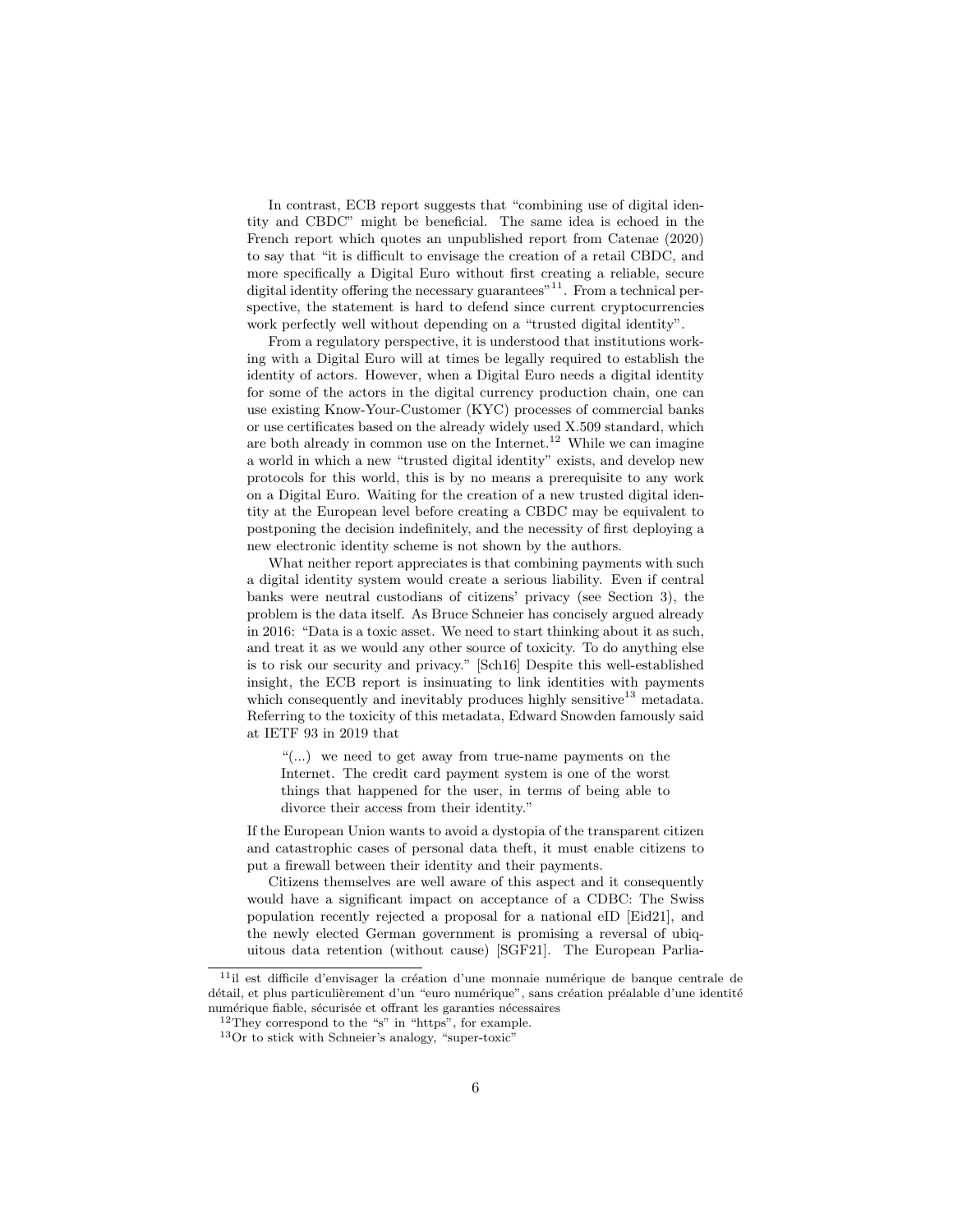ment has members proposing to ban the use of facial recognition in public spaces [Com20]. The ECB's proposal seemingly ignores the popular rejection of treating every citizen as a criminal suspect by doubling down. The missing link in the ECB proposal that would reveal the dystopic reality they would invoke would be a statement that facial recognition could be used to conveniently establish the payer's identity — or "pay with your smile", as contemporary account-based digital payment offerings already put it. We stress that CBDC payment data, like other payment data, can be expected to be retained for 6 or more years [Fin22]. If CBDC payment data is additionally strongly coupled with our identities, those who dislike living in a panopticon could only hope for such a CBDC to be rarely used.

# 5 Addressing Balance Sheet Disintermediation via Self-Custody

The ECB report describes the risk of (commercial) bank balance sheet disintermediation as one of the major risks to consider from the introduction of a CBDC. Basically, the risk is that consumers losing faith in a commercial bank may shift funds into CBDC, thereby exacerbating the situation by creating a "bank run". The ECB report discusses various strategies, but primarily focuses on limiting "hoarding" of CBDC by imposing a balance limit. They then realize that this can be quite difficult, as businesses may have varying needs for CBDC, so a fixed low limit would strangle the utility of the CBDC, while a fixed high limit may not be effective. They then propose a dynamic limit which they would "calculate in accordance to (...) presumed cash needs".

Here, the authors might want to review some of the hard lessons from the introduction of  $CO<sub>2</sub>$  emissions certificates, where initial allocations were calculated based on "presumed emission needs" of certain industries, resulting in windfalls for shifty polluters that managed to rig the calculations, giving them excess certificates that they could then resell. [Coe12] If CBDC holdings are limited and financially attractive, there will clearly again be businesses profiting from organizing their business data to obtain high account limits. This kind of socially unproductive optimization will happen regardless of the specific rules that the ECB will design. Thus, this is a fundamentally flawed design.

The ECB's focus on account-based solutions seems to have caused it to ignore a better solution that was proposed in [CGM21b], even though it was clearly on the table: When justifying the need to control hoarding of CBDC, the authors write that "risk-free assets have a negative yield (apart from banknotes, which are costly and risky to store in large amounts)". Here, they presume that hoarding CBDC must be risk-free. However, with Digital Euros represented as tokens that citizens hold in self-custody, the CBDC would not be risk-free: citizens would have to safeguard their digital devices (both physically and against malware). Owners of cryptocurrencies are very familiar with the fact that self-custody is risky [Cim20, Gus21]. Thus, a CBDC design using digital tokens under the control of citizens indirectly provides a good solution for hoarding,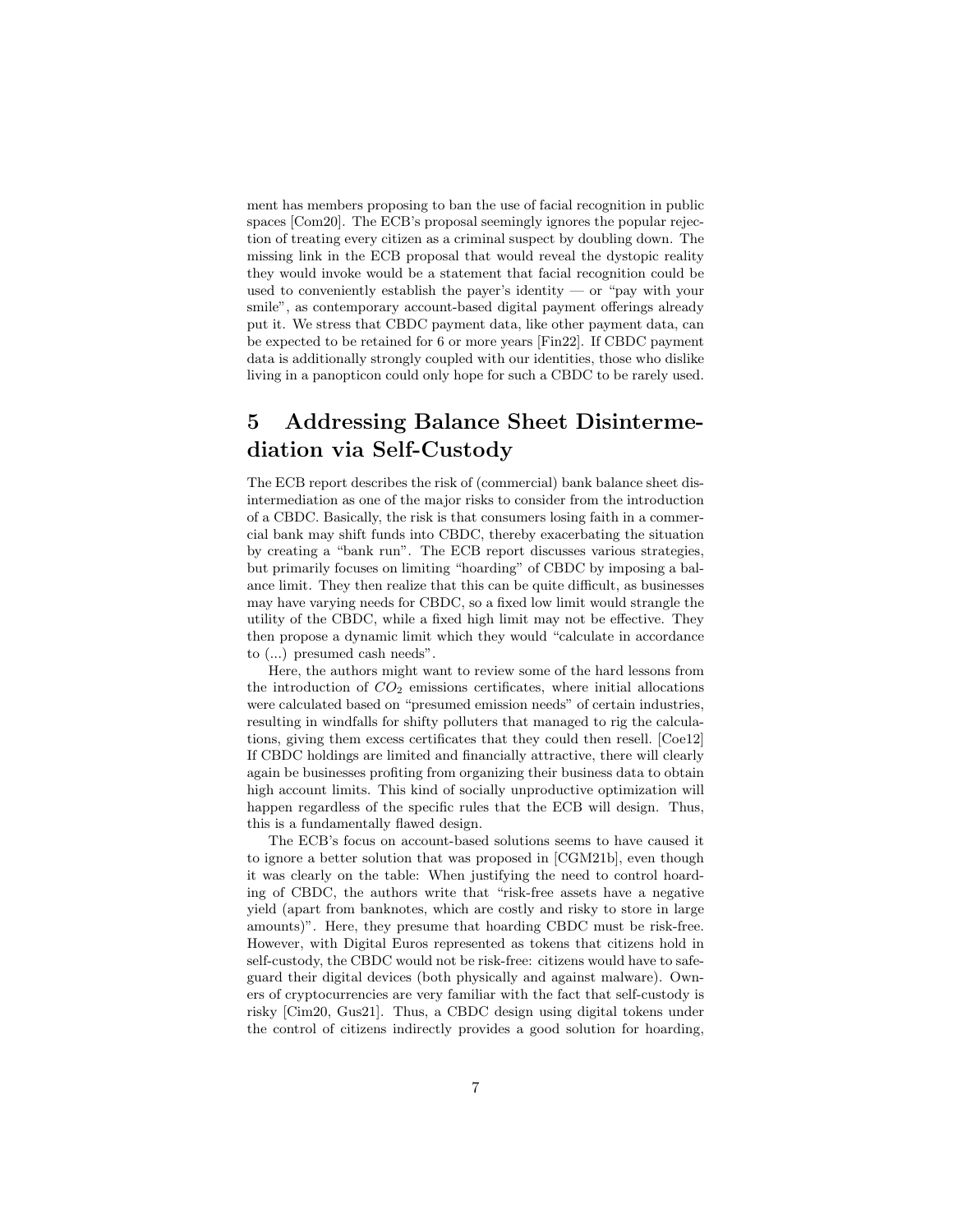as self-custody of the digital assets entails a risk, quite comparable to the risk of hoarding cash. By analyzing this risk, citizens and businesses would themselves determine appropriate individual limits for their CBDC holdings based on their actual cash needs.

### 6 Design principles for CBDCs

We think that any CBDC must be based on the following design principles inspired by [Dol19], given in order of priority:

#### 1. A CBDC must be implemented as Free Software.

Free refers to "free as in free speech", as opposed to "free as in free beer". More specifically, the four essential freedoms of free software [Sta02] must be respected, namely users must have the freedom to (1) run the software, (2) study and modify it, (3) redistribute copies, and (4) distribute copies of the modified version.

This prevents vendor lock-in, as another software provider can take over, should the current one provide inadequate quality of service. Only Free Software can be seen as truly respecting the sovereignty of citizens using the software, as well as countries relying on it. As the ECB report states, international or even cross-border use of a CBDC may be desireable, but this excludes solutions that would be under the control of one nation unless we presume that nations will be willing to subject critical infrastructure to the whims of other nations. Recent attacks by the US government against Huawei effectively limited Huawei's ability to use US software [Smi20]. Such political games can cause significant suffering for the population when they impact critical infrastructure. It is thus clear that only domestic or Free Software is acceptable for critical infrastructure of sovereign countries. Cross-border payments using the same payment system require at least one country to use non-domestic software. Thus, only with Free Software all countries and organizations can run the payment system without the risk of being controlled by foreign entities. Customers benefit from this freedom, as the wallet software can be made to run on a variety of platforms, and user-hostile features such as tracking or telemetry could easily be removed from wallet software.

This rules out the mandatory usage of specialized hardware such as smart cards or other hardware security modules, as the software they run cannot be modified by the user. These components can, however, be voluntarily used by merchants, customers or payment processors to increase their operational security.

2. A CBDC must protect the privacy of buyers. Where possible, privacy should be guaranteed via technical measures as opposed to mere organizational policies. Especially with micropayments for online content, a disproportionate amount of rather private data about buyers would be revealed, if the payment system does not have privacy protections.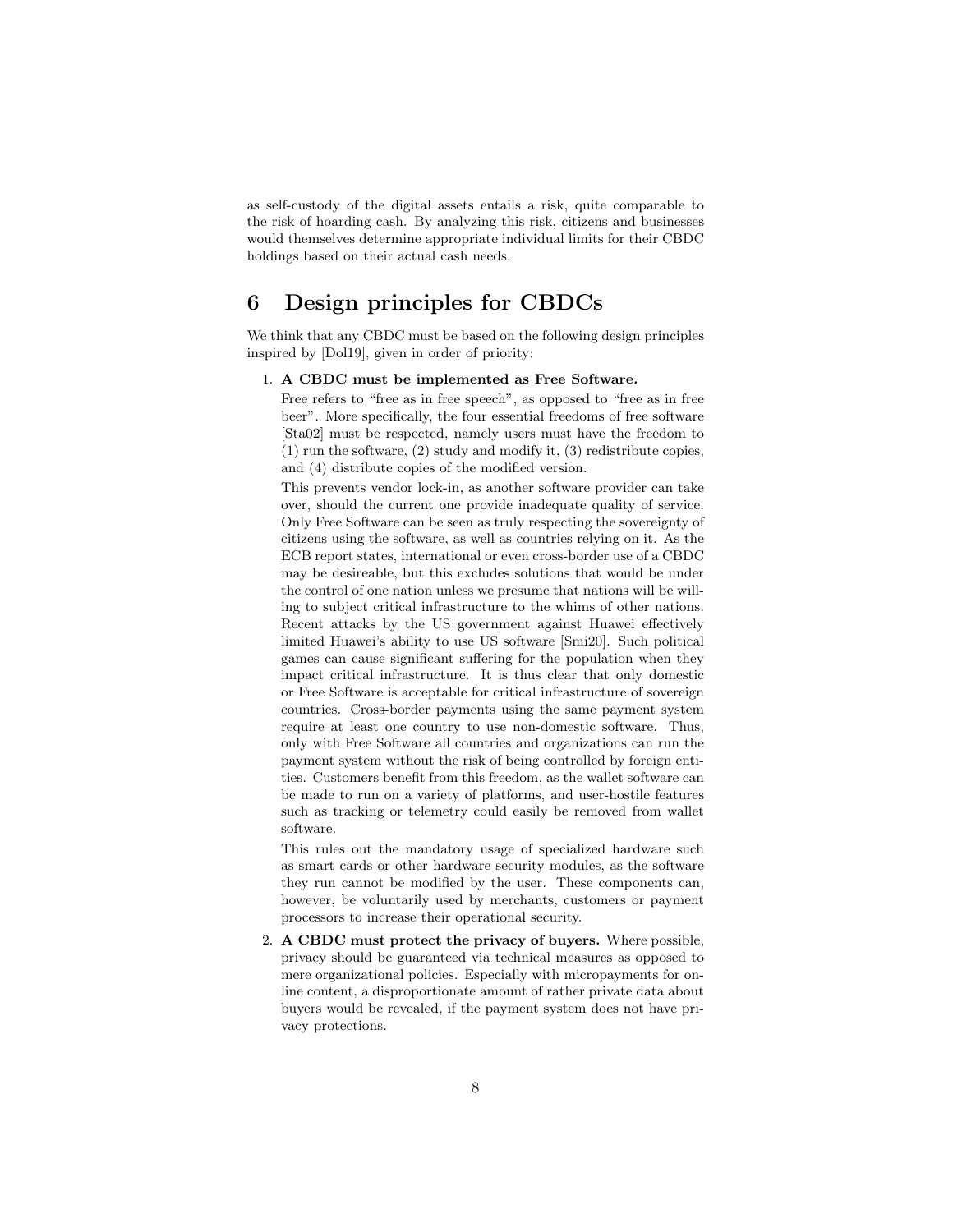In legislations with data protection regulations (such as the recently introduced GDPR in Europe [VVdB17]), merchants benefit from this as well, as no data breach of customers can happen if this information is, by design, not collected in the first place. Obviously some private data, such as the shipping address for a physical delivery, must still be collected according to business needs.

The security of the payment systems also benefits from this, as the model shifts from authentication of customers to mere authorization of payments. This approach rules out whole classes of attacks such as phishing [GPCR07] or credit card fraud [SD10].

#### 3. A CBDC must enable the state to tax income and crack down on illegal business activities.

Naturally, a central bank cannot deploy a payment system that does not meet broadly accepted rules and regulations for payment systems. While it is conceivable that specific rules and regulations may be modified to accomodate a CBDC, it is inconceivable that states would relax the rules to the point where businesses receiving income are not held accountable for their actions, especially as there seems to be a broad consensus that levying of taxes based on economic activity is beneficial to society.

#### 4. A CBDC must prevent payment fraud.

This imposes requirements on the security of the system, as well as on the general design, as payment fraud can also happen through misleading user interface design or the lack of cryptographic evidence for certain processes.

#### 5. A CBDC must only disclose the minimal amount of information necessary.

The reason behind this goal is similar to (2). The privacy of buyers is given priority, but other parties such as merchants still benefit from it, for example, by keeping details about the merchant's financials hidden from competitors. Similarly, the central bank should not know all the details of say the contract between a merchant and a consumer, and only learn the amount transacted. Other state agencies, such as the tax office during a tax audit, may be able to compell merchants to disclose additional information, but again always only the minimal amount necessary for the specific function.

#### 6. A CBDC must be usable.

Specifically it must be usable for non-expert customers, such as children. We note that account-based payments are generally not accessible to children, as they are often unable to open a regular bank account under current rules. This alone is a good reason for a CBDC to not be account-based! Usability also applies to the integration with merchants, and informs choices about the architecture, such as encapsulating procedures that require cryptographic operations into an isolated component with a simple API.

#### 7. A CBDC must be efficient.

Approaches such as proof of work are ruled out by this requirement. Efficiency is necessary for a CBDC to scale to the hundreds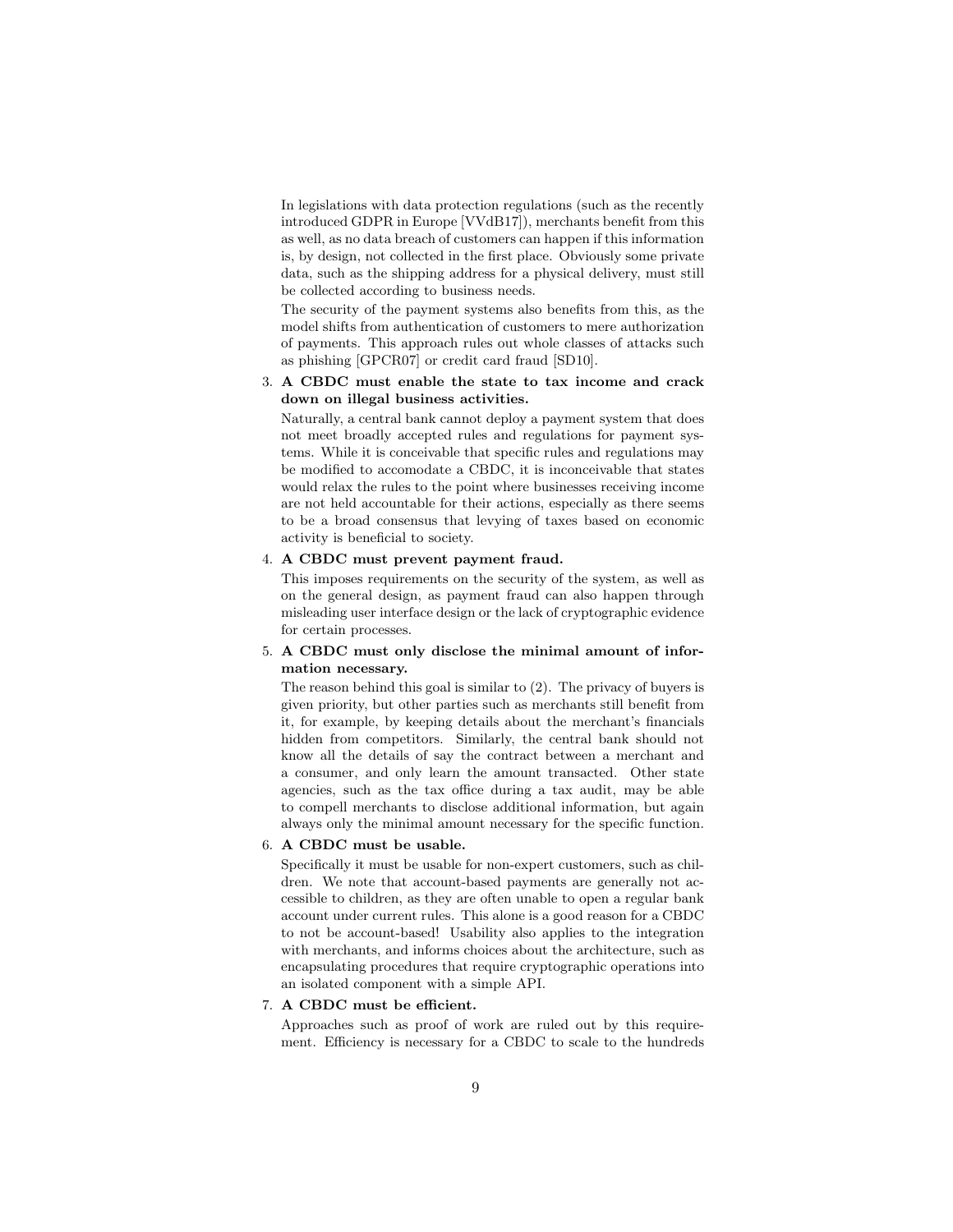of thousands of transactions required to support larger economic areas. Efficient payments can also open up new use-cases by enabling micropayments.

#### 8. A CBDC must avoid single points of failure.

While a central bank is itself kind-of a single point of failure and inherent in a CBDC, the technical deployment should avoid single points of failure. This manifests in architectural choices such as the isolation of certain components, and auditing procedures.

#### 9. A CBDC must foster competition.

It must be relatively easy for various commercial businesses to operate components of the overall payment system. While the barriers for this in traditional financial systems are rather high, the technical burden for new operators to join must be minimized. Operators may incluce licensed entities such as banks (for operations that are closely related to the payment processing), but also unlicensed entities can partake in activities such as enabling backups or integrating payment services at retailers. A design choice that supports this is to split the whole system into smaller components with well-defined protocols between them, such that the various components can be operated, developed and improved upon independently, instead of having one completely monolithic system.

In our opinion, any candidate for CBDC must follow at least those principles to be trustworthy and successful.

A cross-cutting concern here is that when achieving the security goals, the CBDC must never rely on the central bank being trustworthy. Good security designs always strive to avoid trusted parties. This implies that neither the correctness nor the privacy assurances must rely on an honest central bank. This false sense of security also became evident when the former director of the NSA (DIRNSA) revealed his belief that with respect to control over the toxic data assets accumulated by the NSA "nobody comes after us" [App22, page 6f], suggesting that the (by the DIRNSA clearly presumed trustworthy) US government would never fall. The assumption turned deadly when the Taliban took over personal profiles including biometric data of Afgahnis that had collaborated with NATO forces after the retreat of NATO in 2021 [Hu21]. We must not make the same mistake, that is believing that our institutions are good and eternal, when it comes to our private payment data. Thus, it is necessary that technical protections for our privacy are put in place that even the central bank cannot break:

Privacy is most meaningful when it is guaranteed via technical measures, as opposed to mere policies. Without a technical layer providing privacy-by-default, financial transactions reveal unnecessary levels of personal or private data. This would be especially true if a CBDC became a ubiquitous payment method. Thus, a CBDC must protect the privacy of buyers and avoid the use of accounts to avoid facilitating totalitarian control over the population. Limited private data, such as the shipping address for a physical delivery, may need to be collected by merchants (but not the central bank) according to business needs and protected ac-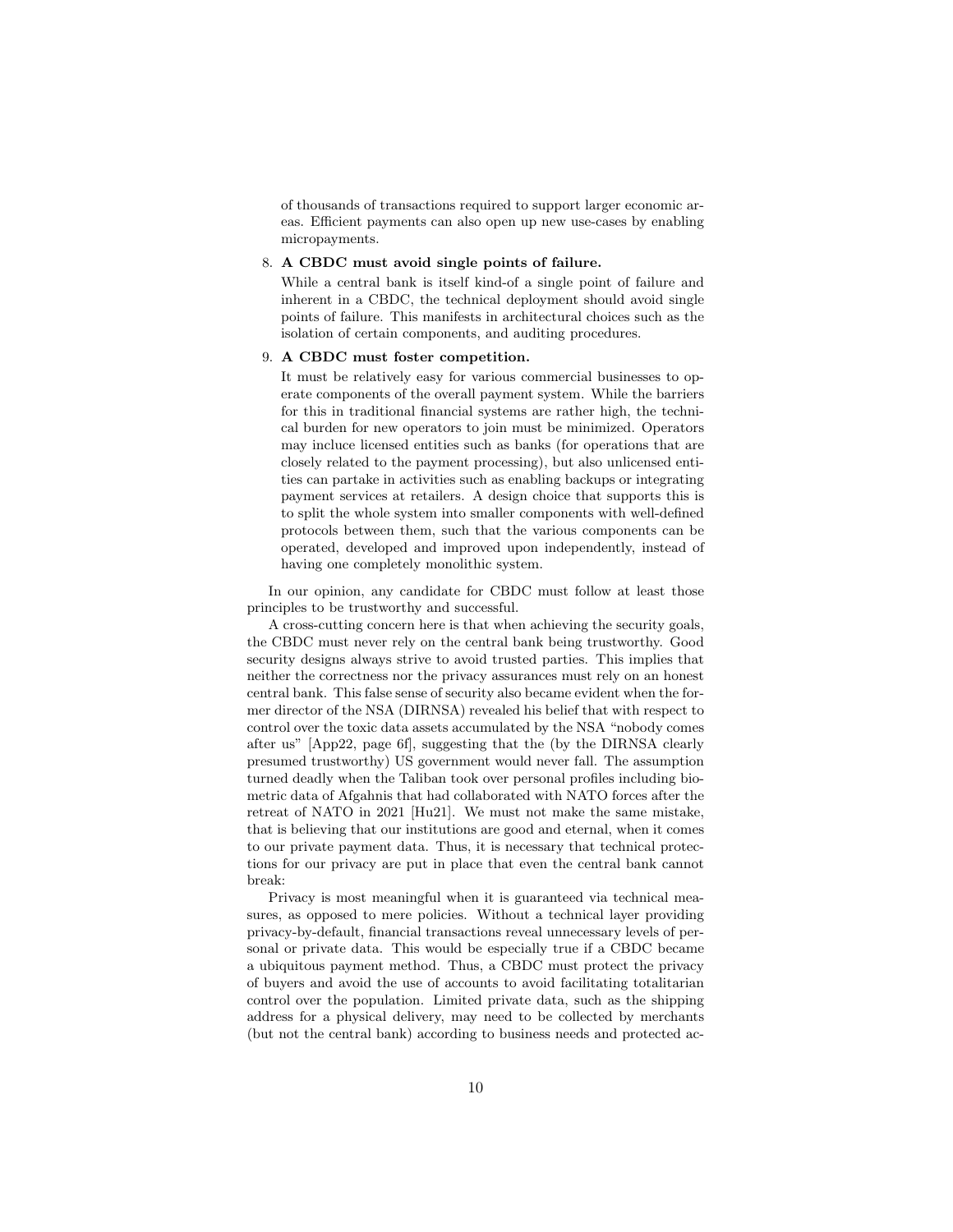cording to local laws. In this case, the CBDC must enable deletion of such data as soon as it is no longer required.

A possible trap for the design of a privacy-respecting CBDC is central banks merely delegating responsibility for privacy-sensitive data to commercial banks. Such a delegation does not provide adequate protection against state overreach, as commercial banks still could too easily be compelled to sanction opposition against the ruling party. Nevertheless, Auer's proposal [AB21] to delegate the technical operation of a CBDC to tightly supervised commercial banks as an alternative to the central bank acquiring the technological prowess to centrally operate such a system has merit: such a delegation can eliminate a likely single point of failure, and might entice commercial banks to diversify the feature set. It would also give commercial banks a raison d'être, and thus mitigate the risks from CBDC disintermediation. In order for commercial banks to make a valuable contribution when operating the CBDC, we believe the central bank would still need to set an open standard to ensure interoperability. Strict cryptographically-enforced privacy-assurances for consumers must be baked into such a standard.

### 7 GNU Taler

We have implemented the GNU Taler token-based payment system based on the above principles [Dol19]. GNU Taler offers an alternative to ID/account-based systems, while still enabling the state to ensure business is legal (and tax-paying) without infringing on the sovereignty of private citizens.

In addition, CBDCs should also provide additional benefits compared to existing digital payment systems. One of the key questions the ECB report raises is what it might take for a CBDC to be successful in the market, as the authors realize that even if a central bank offers a payment system, this does not assure that the population will adopt it to a meaningful extend.

So far, we have already given several reasons for adoption, including the use of Free Software, the protection of privacy, usability and costeffectiveness. Furthermore, we believe that a CBDC should also strongly consider the issue of inclusion, from children to illiterate or innumerate users which are underserved by contemporary commercial payment solutions. When it comes to serving children, age-verification for Websites is a related domain where digital identity-based solutions are inappropriately pursued today: With Taler, we can cryptographically extend the principle of strictly protected privacy also into the domain of age restrictions in e-commerce [Kes21]. By integrating age restrictions with privacypreserving payments, we can enable legal guardians to protect their wards without contributing to the conversion of sovereign citizens to digital subjects. This extension offers benefits for society in multiple ways: Buyers remain anonymous during payment, yet efficacy of age restriction is guaranteed. Anonmyous age restriction during payment simplifies processees for merchants significantly. It is based on the principle of subsidiarity and gives control over age restriction to closest responsible persons (gen-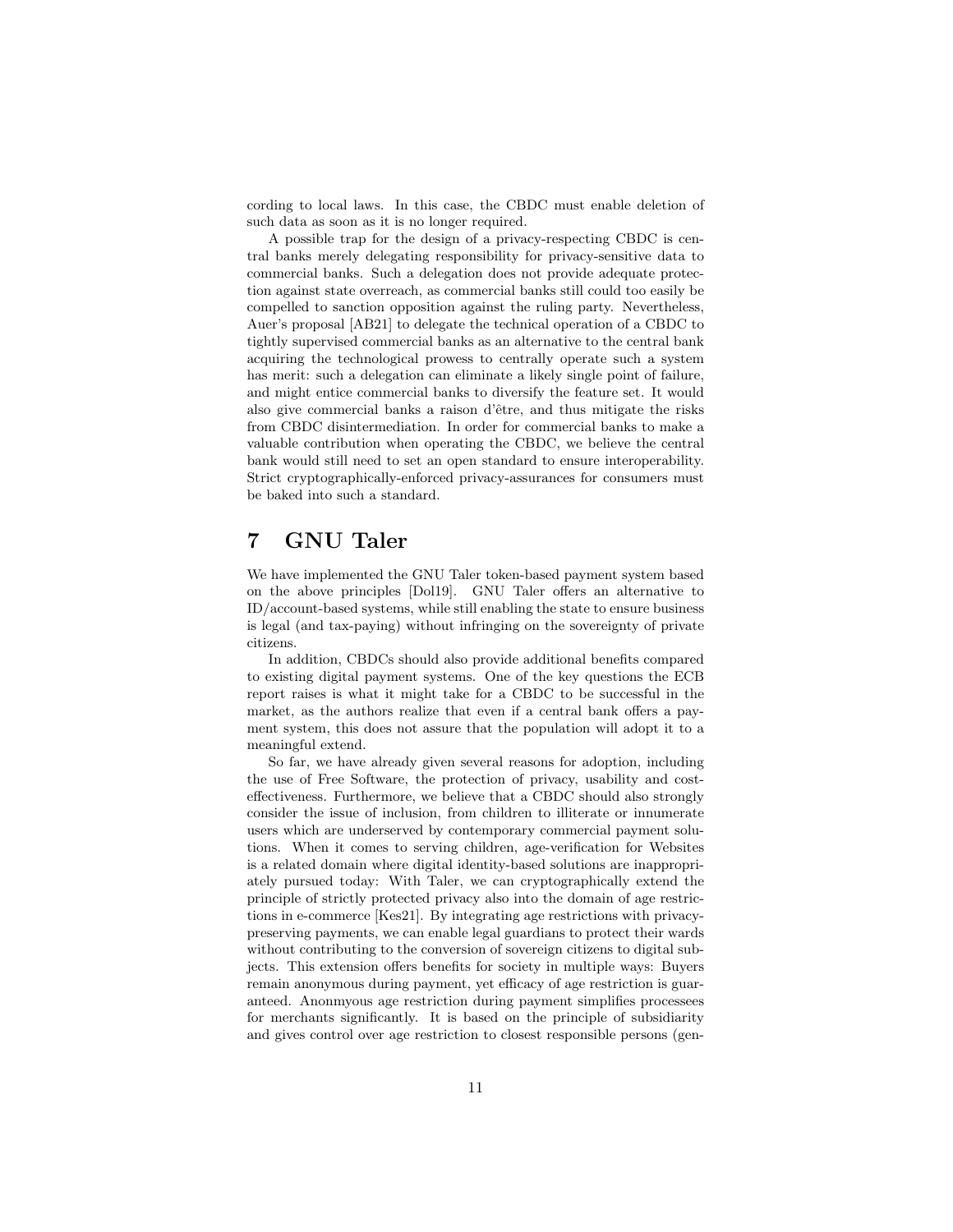erally the parents). And finally, for more than 5 million children in the European Union between 10 and 18 [Eur] this would allow participation in e-commerce more freely.

Assuming that owners of bank-accounts are mature adults, it allows them to withdraw age-restricted coins for their wards. The wards can then anonymously spend the coins, but transactions will fail at merchants that sell goods with an age restriction exceeding the age-limit of the coins as specified by the bank account holder, acting as a guardian. This design guarantees that the only information disclosed is that the age-restriction imposed by the merchant is satisfied - but not the age itself. The payment service provider does not even learn that age-restrictions are being used, and merchants cannot distinguish successful purchases by adults from successful purchases by wards with a sufficiently high age-limit. Thus, this design offers a clear alternative to identity-based age-verification that is better aligned with the principle of subsidiarity which requires that we solve problems at the smallest unit that can solve them. And protecting the children should be the task of their parents. We argue that the ECB should merely give the parents the technical means to protect their children as they see fit, instead of taking control.

### 8 Tokenization beyond CBDC

With electronic tokens it is possible to implement payment systems that are not CBDCs. For example, a Swiss group around Claudio Zanetti <sup>14</sup> is considering launching an electronic payment system based on gold. Direct payments with physical gold are problematic, as giving change is impractical with gold as is the validation that the gold is pure. With eGold, Zanetti plans to "establish a private competitor to the Swiss National Bank, that is not able to deflate economic crises by inflating the currency at the expense of the working class".<sup>15</sup> It remains to be seen if this effective limitation on central bank policy making is ultimately beneficial, given the ecological cost of mining gold and the detrimental effect of rampant economic crises on the poor. Regardless, the idea is interesting as it may require governments to take a more preventative stance against economic crises — and economists (naturally ignoring the global environmental impact of mining gold) have previously claimed that a competing gold-backed payment system might be inherently beneficial to the (Swiss) economy [Ber12].

Systems like Bitcoin and Ethereum that are based on distributed ledger technology (DLT) are often confused with true token-based systems. In Bitcoin and Ethereum funds are still stored in accounts that have a value because of an incoming transaction, and not because some issuer backs the token. With the Depolymerizer  $16$  we have created an adapter that allows the tokenization of blockchain-based cryptocurrencies. Here, the cryptocurrency would be held in escrow by a trusted third party that backs the tokens representing Bitcoin or Ether. By reducing the need for

<sup>14</sup>https://www.zanetti.ch/

<sup>&</sup>lt;sup>15</sup>Personal communication.

 $^{16}{\tt \small https://git.taler.net/depolymerization.get}$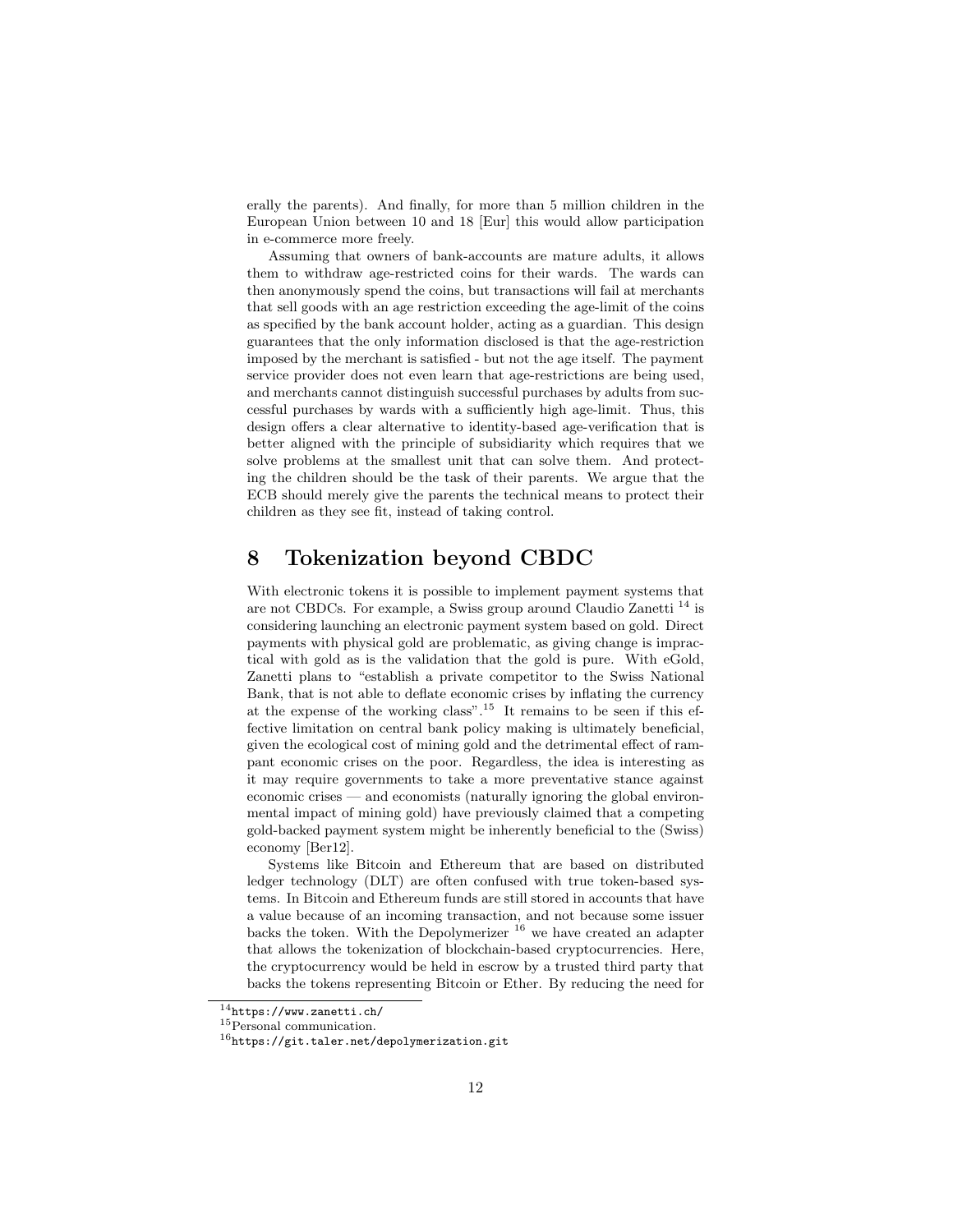on-chain transactions, we expect that a Depolymerized DLT can in theory scale linearly with the available computational resources, primarily limited by the much slower transaction rate of the underlying DLT for inbound and outbound on-chain transactions. The resulting system would also provide durable transactions within milliseconds, making cryptocurrency payments significantly more practical. However, like with e-gold it would do nothing to mitigate the environmental cost of (cryptocurrency) mining, so fiat currency remains an environmentally preferable choice.

For the conversion between fiat currency, e-gold and Depolymerizertokenized cryptocurrencies it is likely that regulated payment service providers will be required to perform some kind of KYC procedure to identify their customers. However, this is no different from identification procedures required by banks today, and hence hardly predicated on the creation of a national or even global electronic identity platform with its associated dangers for individual freedom and democracy [Hel19, DGTV21].

An interesting aspect that all these electronic payment systems based on a tokenization system would share is that they require some trust into the issuer of the currency, as in all cases the issuer could renegotiate on its promise to redeem the electronic tokens for the underlying asset. For such systems it should be possible for third parties to audit the issuer of tokens [Dol19], which in the absence of fractional reserve banking reduces the risk from the issuer to that of the underlying asset class.

We note that issuer risk always exists and this mitigation is crucial. With cryptocurrencies, an issuer (like a cryptocurrency exchange) defaulting is a type of exit scam commonly called a "rug pull" for cryptocurrency "investments". [Phe21] For (largely historic) currencies tied to gold such a "default" was legalized by calling it "abandoning the gold standard" or "currency reform". We note that even modern fiat currencies usually have some limited backing in the form of assets held by the central bank that the central bank is expected to wisely use these assets to stabilize the value of its currency. Here, the equivalent of an exit scam is hyperinflation from quickly balooning central bank liabilities. The effect is equivalent to an exit scam, as it again effectively disowns the holders of the central-bank backed tokens. Hence, even central bank liabilities are hardly "risk-free assets", a final questionable claim repatedly made in the ECB's report. The same assumption of the Euro not requiring trust into the ECB is made in the French report. In their section on trust, the authors try to contrast "natural" trust in fiat currencies with "abnormal" trust for cryptocurrencies. The authors write that "While trust in money has long relied on a mechanical guarantee in gold or the role of the state, neither of these guarantees of trust exist for cryptocurrencies.<sup> $n<sup>17</sup>$ </sup>. Here, the authors pretend to be unaware that the Euro is neither based on a mechanical guarantee in gold (first abandoned in France during the First World War and then definitively under the Popular Front almost a century ago), nor on the role of a state since the Eurozone has none of the prerogatives of a state (army, tax, foreign policy, or even government).

Confidence in fiat currencies is much more complex than what is de-

 $^{17}{\rm Si}$ la confiance en la monnaie a longtemps reposé sur une garantie mécanique en or ou sur le rôle de l'État, aucun de ces gages de confiance existent pour les cryptomonnaies.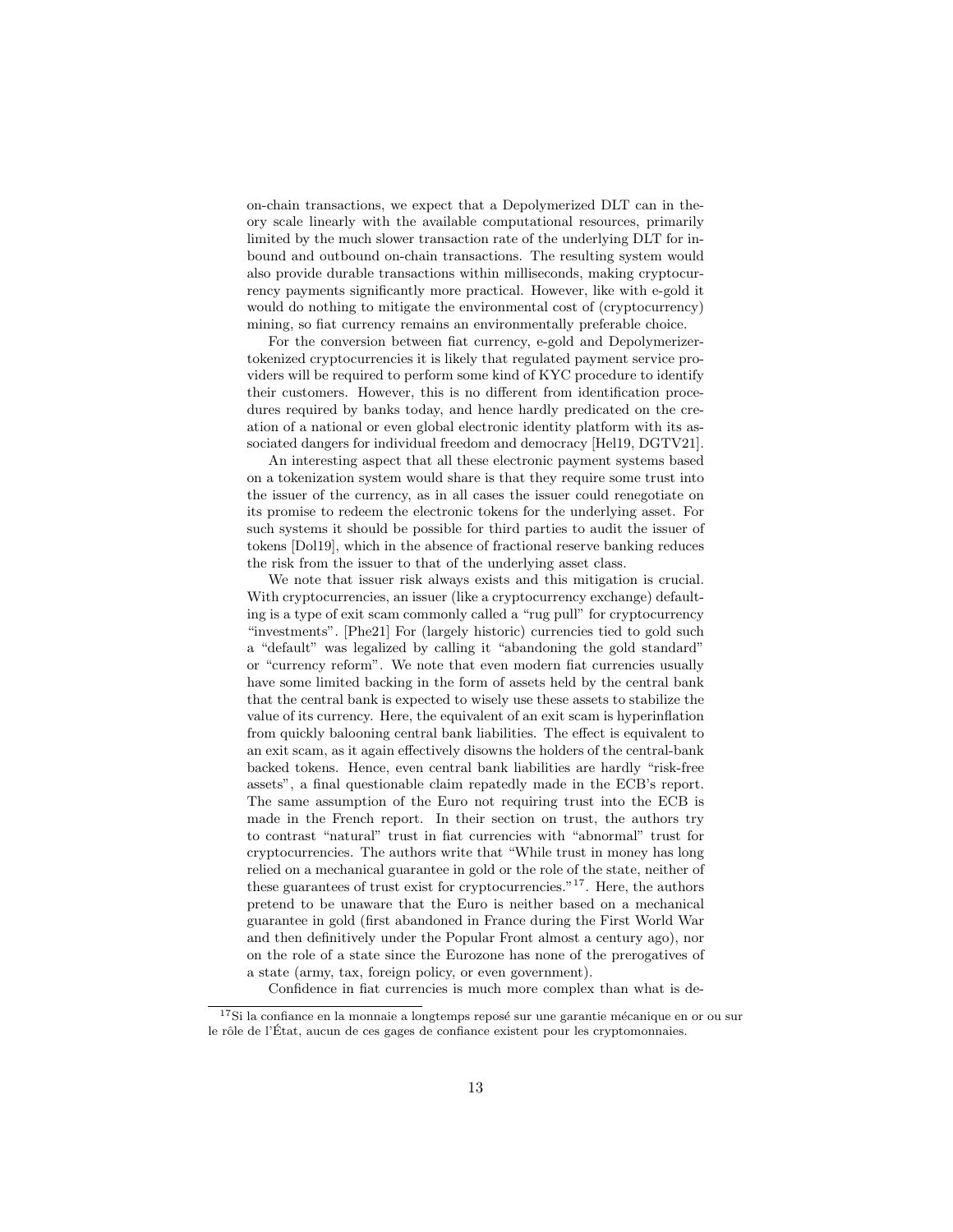scribed in the French report, and one must at least include the following elements:

- confidence in the non-inflationary nature of the currency (it can be hoarded without significant risk)
- confidence in the stability of the exchange rate (it is safe to trade with other assets)
- confidence in the banking system (that assets will not disappear overnight)

All these properties are currently those of the major European currencies, even if this has not always been the case. From this perspective, we can see that some of the large crypto-currencies also more or less respect these criteria (with some problems on the side of price stability).

### 9 Conclusion

There are no trusted third parties. That does not prevent people from designing and deploying systems that rely on the assumption that a trusted third party exists. Central banks must not follow the former DIRNSA's hybris [App22, page 6f] and assert that they are an eternally trusted third party.

The dominance of accounts on the Internet and the resulting delegation of economic and political power to big Internet service providers sets a dangerous precedent for the design of CBDCs. It is time for central banks to abandon this account-centric mindset, which will help them address privacy issues and help the Internet transcend surveillance capitalism.

More specifically, the ECB needs to review its design approach for the Digital Euro and commit to granting financial sovereignty to its constituents. Instead of controlling the citizen's privacy and forcing a particular ECB App onto CBDC user's phones, the ECB needs to design a Digital Euro based on respect for the citizen's sovereignty and selfresponsibility. A digital cash system can be build using privacy-preserving open protocols with Free Software reference implementations. The resulting self-responsibility of citizens will address various key design challenges inherent to account-based designs, including the biggest challenge of all: creating a product citizens would actually like to use.

## References

- [AB21] Raphael Auer and Rainer Böhme. Central bank digital currency: the quest for minimally invasive technology. BIS Working Papers 948, Bank of International Settlement, June 2021.
- [App22] J. Appelbaum. Communication in a world of pervasive surveillance. PhD thesis, TU Eindhoven, February 2022.
- [Ban20] Swiss National Bank. Breakdown of share ownership. https://www.snb.ch/en/mmr/reference/shares\_ structure/source/shares\_structure.en.pdf, 2020.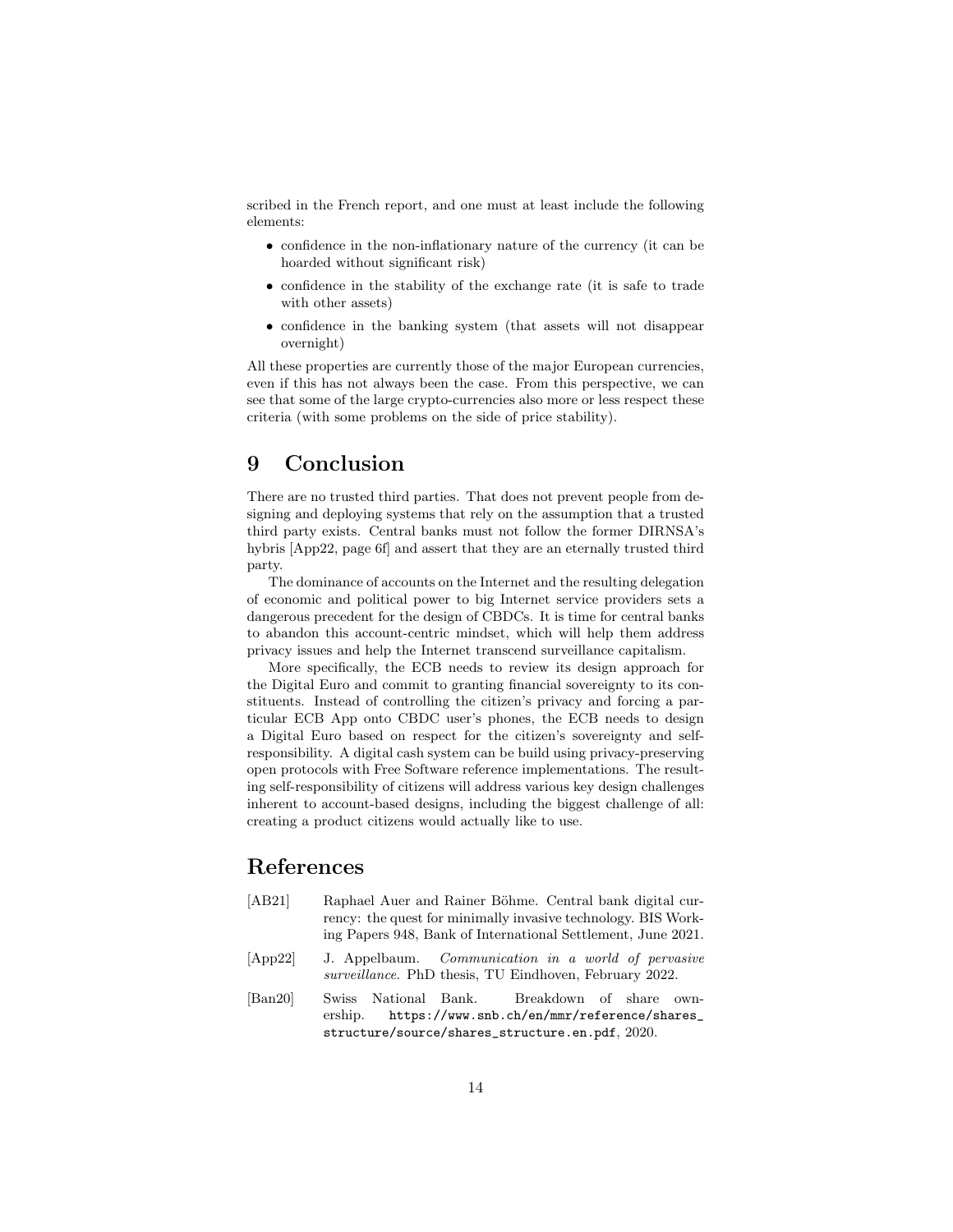- [Ber12] Peter Bernholz. Eine franken-gold-kombination brächte mehr sicherheit. Neue Zürcher Zeitung, (113):31, May 2012.
- [BIS20] BIS. Project helvetia phase i: Settling tokenised assets in central bank money. https://www.bis.org/publ/othp35.pdf, December 2020.
- [Boa22] Board of Governers of the Federal Reserve System. Money and Payments: The U.S. Digital Dollar in the Age of Digital Transformation. Technical report, United States Federal Reserve, January 2022. https://www.federalreserve.gov/ publications/files/money-and-payments-20220120.pdf.
- [BPT21] Ulrich Bindseil, Fabio Panetta, and Ignacio Terol. Central bank digital currency: functional scope, pricing and controls. ECB Occasional Paper, (2021/286), 2021.
- [But21] Paul Butler. "play-to-earn" and bullshit jobs. https://paulbutler.org/2021/ play-to-earn-and-bullshit-jobs/, December 2021.
- [CGM21a] David Chaum, Christian Grothoff, and Thomas Moser. How to issue a central bank digital currency. In SNB Working Papers, number 2021-3. Swiss National Bank, February 2021.
- [CGM21b] David Chaum, Christian Grothoff, and Thomas Moser. How to issue a central bank digital currency. SNB working paper series, 2021.
- [Cim20] Catalin Cimpanu. Bitcoin wallet update trick has netted criminals more than \$22 million. https://www.zdnet.com/article/ bitcoin-wallet-trick-has-netted-criminals-more-than-22-million/, 2020.
- [Coe12] Ricardo Coelho. Green is the Color of Money: The EU ETS failure as a model for the "green economy". Carbon Trade Watch, June 2012.
- [Com20] (European) Commitee for Civil Liberties, Justice and Home Affairs. Motion for a European Parliament resolution on artificial intelligence in criminal law and its use by the police and judicial authorities in criminal matters. https://www.europarl.europa.eu/doceo/document/ A-9-2021-0232\_EN.html, 2020.
- [Cur] Currency. Dictionary.com. {https://www.dictionary.com/ browse/currency}.
- [DGTV21] Gilles Dowek, Elisabeth Grosdhomme, Joëlle Toledano, and Jean-Marc Vittori. Billets et jetons — la nouvelle concurrence des monnaies. Counseil National Du Numerique, page 44, November 2021. https://cnnumerique.fr/nos-travaux/ billets-et-jetons-la-nouvelle-concurrence-des-monnaies.
- [Dol19] Florian Dold. The GNU Taler System. PhD thesis, L'university de Rennes 1, 2019.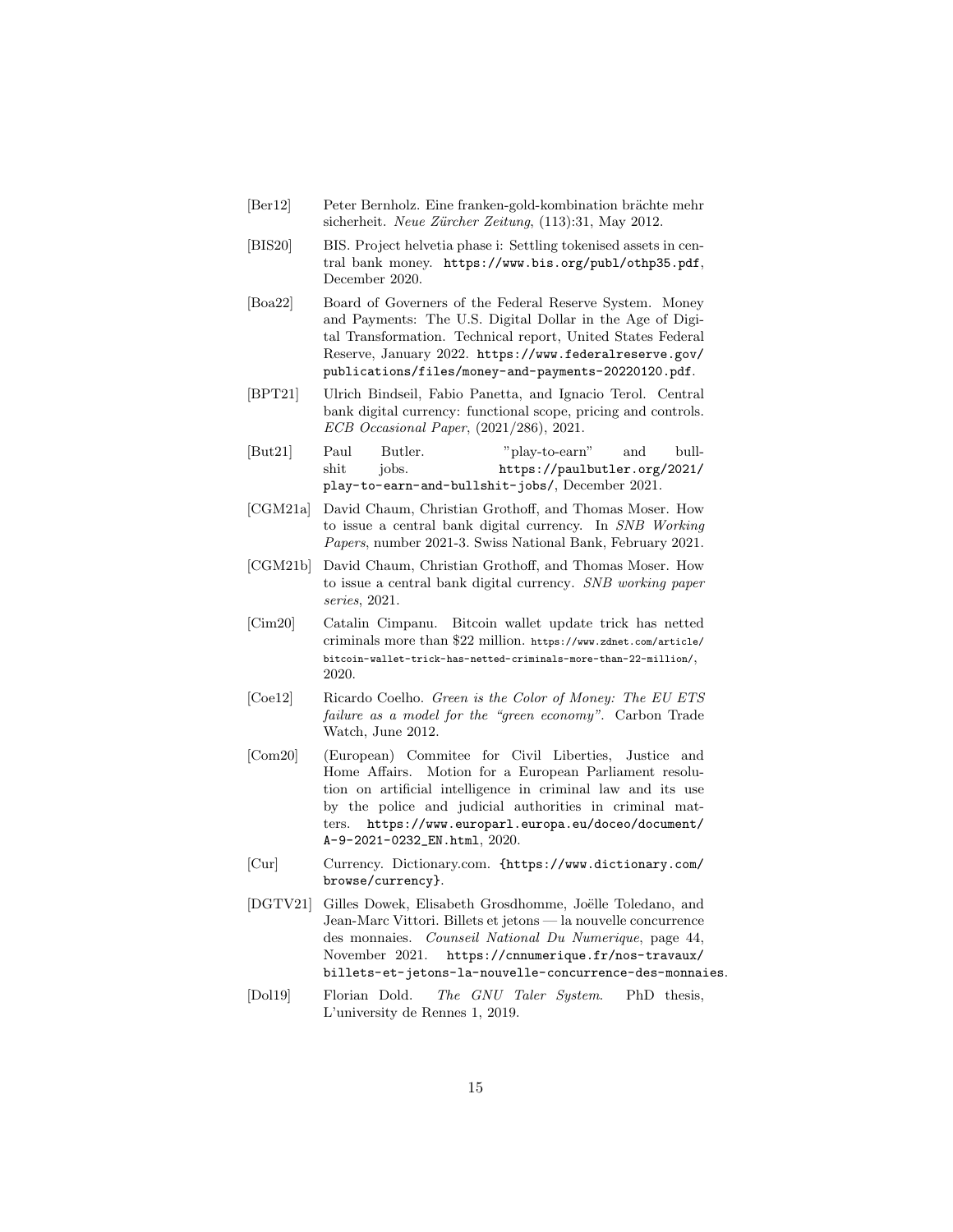- [Eid21] Eidgen¨ossische Justiz- und Polizeidepartement EJPD. Elektronische Identität: das E-ID-Gesetz. https://www.ejpd.admin.ch/ejpd/de/home/themen/ abstimmungen/bgeid.html, 2021.
- [Eur] Eurostat. Population on 1 January by age and sex (Europa, Altersgruppe 10). https://bit.ly/32iWEyV.
- [Fin22] Financial Conduct Authority. Fca retention schedule. https: //www.fca.org.uk/publication/systems-information/ retention-schedule.pdf, February 2022.
- [GPCR07] Sujata Garera, Niels Provos, Monica Chew, and Aviel D Rubin. A framework for detection and measurement of phishing attacks. In Proceedings of the 2007 ACM workshop on Recurring malcode, pages 1–8. ACM, 2007.
- [Gus21] Samuel Gush. How hackers hack crypto wallets, and how to protect yourself. https://www.makeuseof.com/ how-hackers-hack-crypto-wallets/, 2021.
- [HBHW16] Daira Hopwood, Sean Bowe, Taylor Hornby, and Nathan Wilcox. Zcash protocol specification. https: //raw.githubusercontent.com/zcash/zips/master/ protocol/protocol.pdf, 2016.
- [Hel19] Dirk Helbing. Digital Fascism Rising?, pages 99–102. Springer International Publishing, Cham, 2019.
- [Hu21] Margaret Hu. The taliban reportedly have control of us biometric devices – a lesson in life-and-death consequences of data privacy. https://theconversation.com/ the-taliban-reportedly-have-control-of-us-biometric-devices, 2021.
- [Kes21] Ozgür Kesim. Anonymous Age Restriction Extension for GNU Taler. https://docs.taler.net/design-documents/ 024-age-restriction.html, 2021.
- [LPS<sup>+</sup>20] Jian-Hong Lin, Kevin Primicerio, Tiziano Squartini, Christian Decker, and Claudio J Tessone. Lightning network: a second path towards centralisation of the bitcoin economy. New Journal of Physics, 22(8):083022, aug 2020.
- [mer22] The merge. https://ethereum.org/en/upgrades/merge, 2022.
- [Mon] Monnaie. Dictionnaire Le Robert. https://dictionnaire. lerobert.com/definition/monnaie.
- [Nak08] Satoshi Nakamoto. Re: Bitcoin p2p e-cash paper. The Cryptography Mailing List, 2008.
- [Nel21] Matt Nelson. The state of the merge: An update on ethereum's merge to proof of stake in 2022. https://consensys.net/blog/news/ the-state-of-the-merge-an-update-on-ethereums-merge-to-proof-of-stake-in-2022/, 2021.